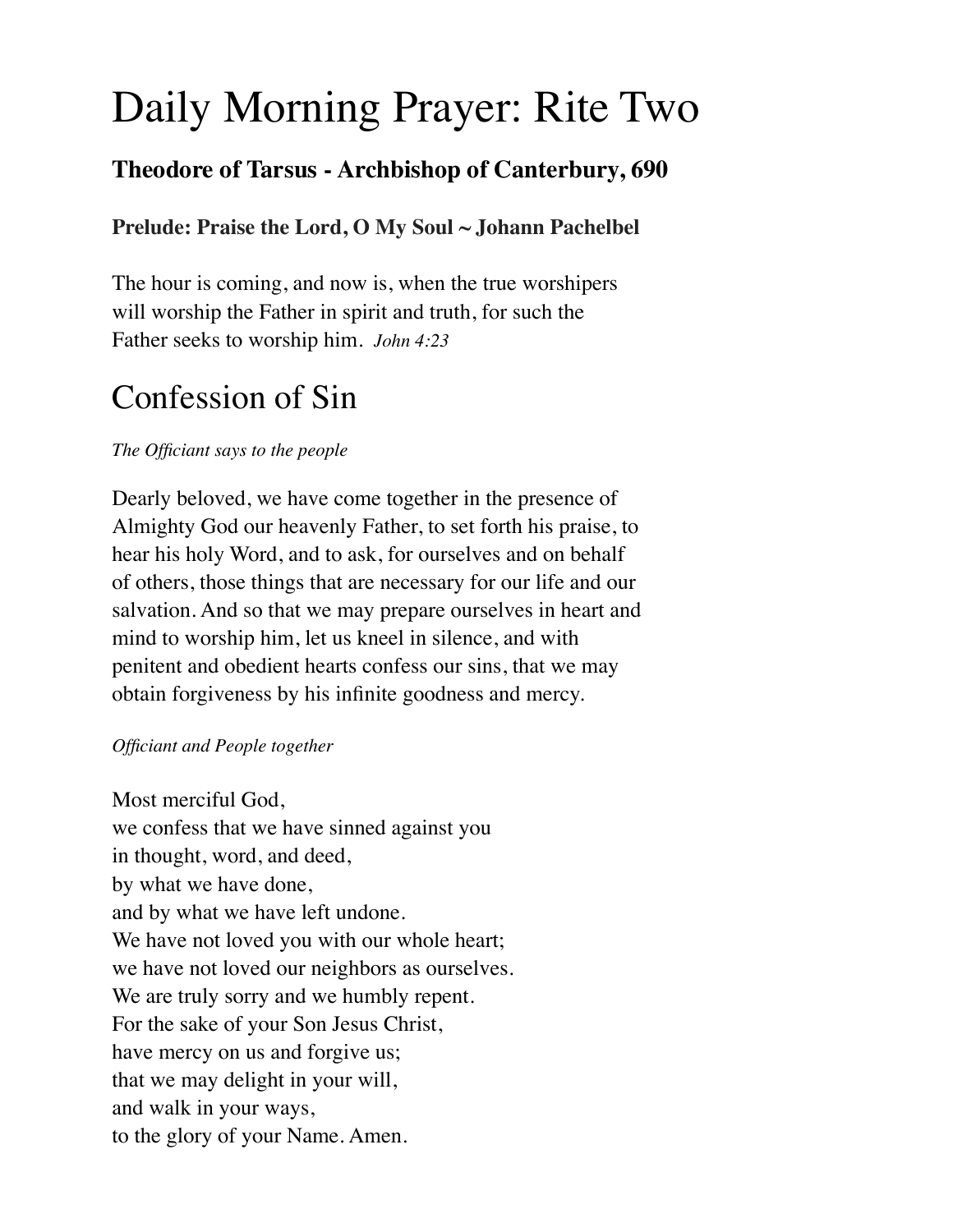#### *The Priest alone stands and says*

Almighty God have mercy on you, forgive you all your sins through our Lord Jesus Christ, strengthen you in all goodness, and by the power of the Holy Spirit keep you in eternal life. Amen.

# The Invitatory and Psalter

*Officiant* Lord, open our lips. *People* And our mouth shall proclaim your praise.

#### *Officiant and People*

Glory to the Father, and to the Son, and to the Holy Spirit: as it was in the beginning, is now, and will be for ever. Amen. Alleluia.

#### *On other Sundays and weekdays*

The earth is the Lord's, for he made it: Come let us adore him.

#### **Venite** *Psalm 95:1-7*

Come, let us sing to the Lord; \* let us shout for joy to the Rock of our salvation. Let us come before his presence with thanksgiving  $*$ and raise a loud shout to him with psalms.

For the Lord is a great God, \* and a great King above all gods. In his hand are the caverns of the earth, \* and the heights of the hills are his also. The sea is his, for he made it, \* and his hands have molded the dry land.

Come, let us bow down, and bend the knee, \* and kneel before the Lord our Maker. For he is our God, and we are the people of his pasture and the sheep of his hand. \* Oh, that today you would hearken to his voice!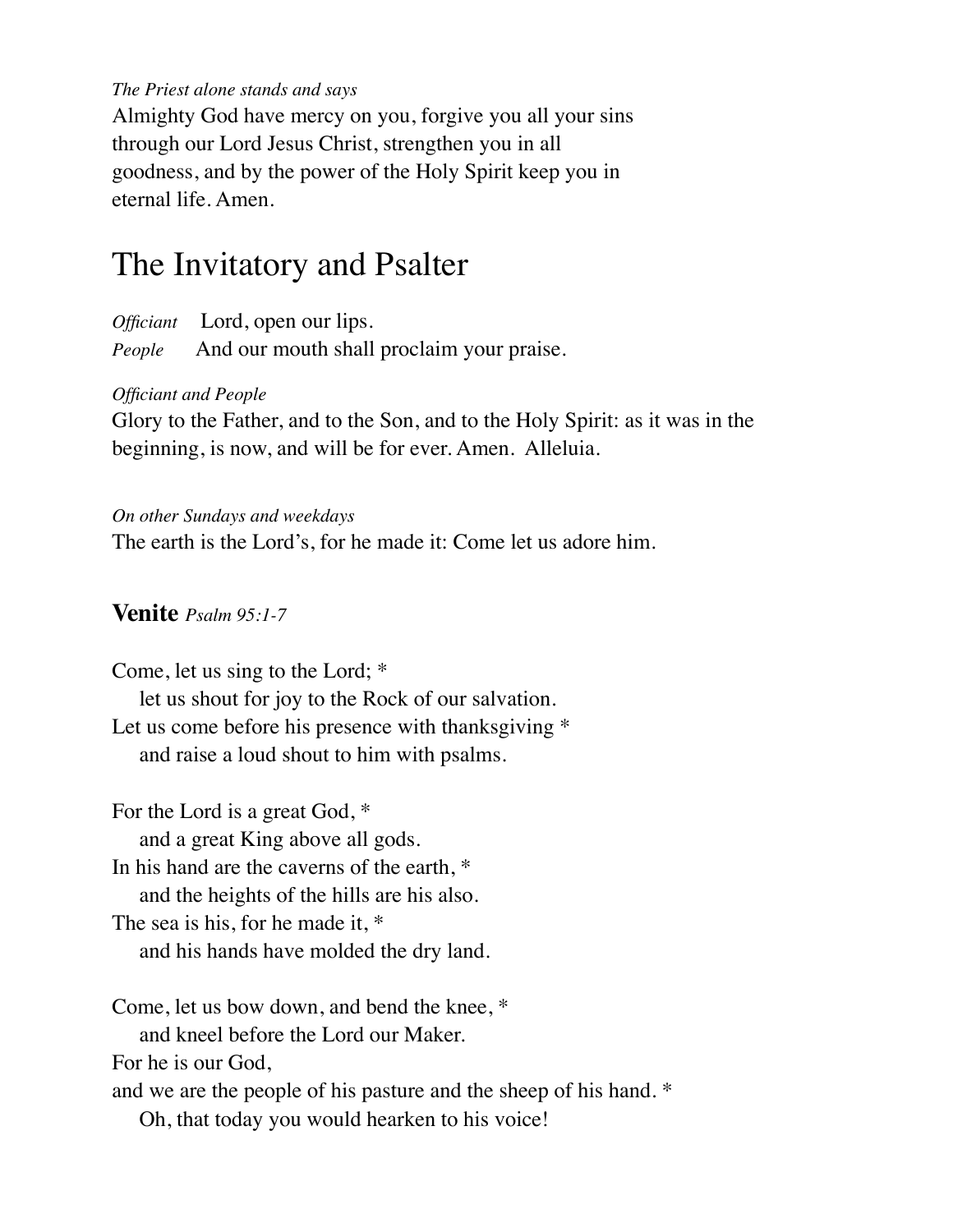*Then follows* 

### **Psalm 96**

### **Deborah Bartlett -Cantor**

# The Lessons

### **A Reading from 2 Timothy** (2:1-5, 10)

You then, my child, be strong in the grace that is in Christ Jesus; and what you have heard from me through many witnesses entrust to faithful people who will be able to teach others as well. Share in suffering like a good soldier of Christ Jesus. No one serving in the army gets entangled in everyday affairs; the soldier's aim is to please the enlisting officer. And in the case of an athlete, no one is crowned without competing according to the rules.

Therefore I endure everything for the sake of the elect, so that they may also obtain the salvation that is in Christ Jesus, with eternal glory.

 *The Word of the Lord. Answer* Thanks be to God.

### **11 Third Song of Isaiah** *Surge, illuminare*

*Isaiah 60:1-3, 11a, 14c, 18-19*

Arise, shine, for your light has come, \* and the glory of the Lord has dawned upon you. For behold, darkness covers the land; \* deep gloom enshrouds the peoples. But over you the Lord will rise, \* and his glory will appear upon you. Nations Will stream to your light, \* and kings to the brightness of your dawning. Your gates will always be open;  $*$  by day or night they will never be shut. They will call you, The City of the Lord, \*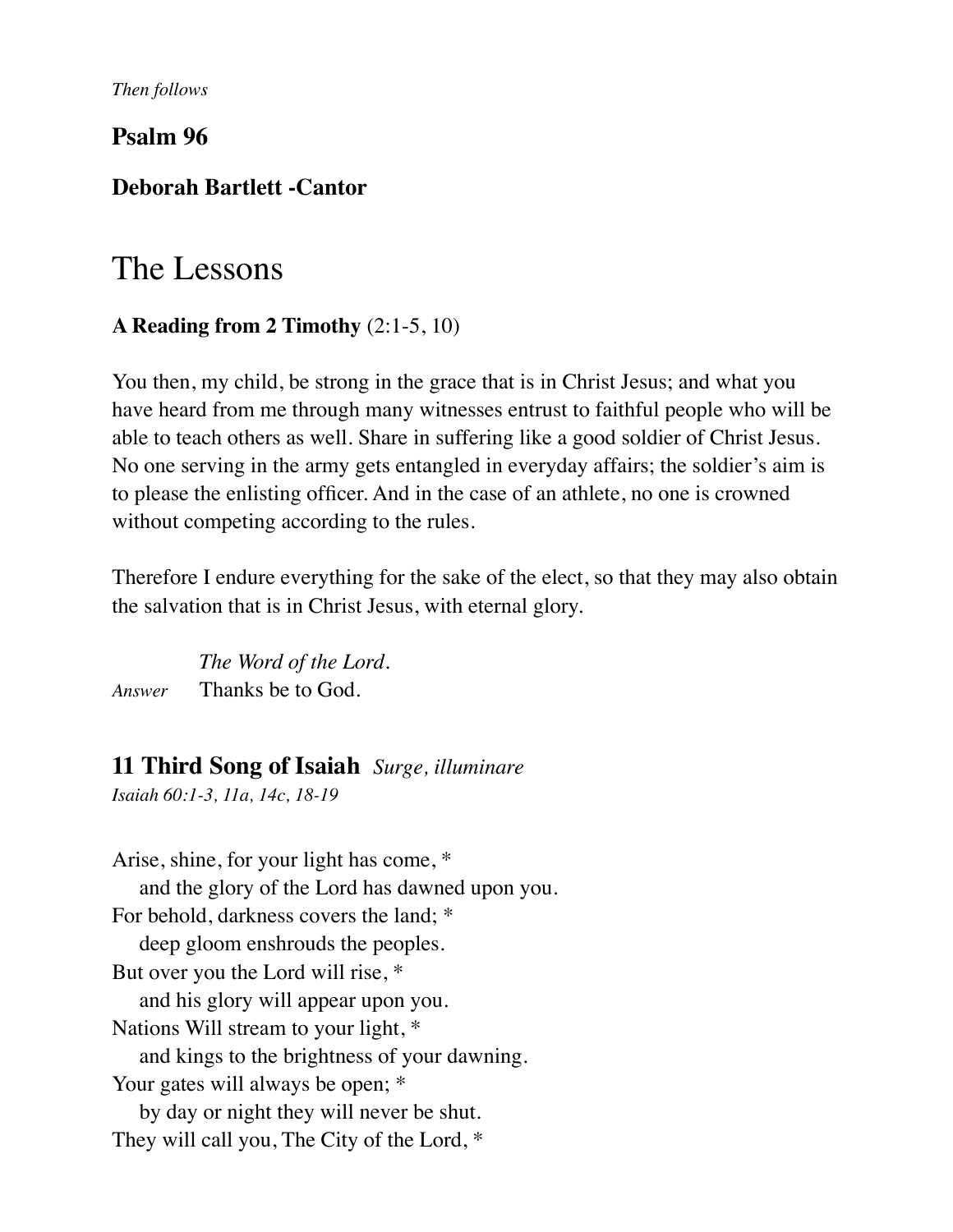The Zion of the Holy One of Israel. Violence will no more be heard in your land, \* ruin or destruction within your borders. You will call your walls, Salvation,  $*$  and all your portals, Praise. The sun will no more be your light by day; \* by night you will not need the brightness of the moon. The Lord will be your everlasting light, \* and your God will be your glory.

Glory to the Father, and to the Son, and to the Holy Spirit: \* as it was in the beginning, is now, and will be for ever. Amen.

### **A Reading from Matthew** (24:42-47)

Keep awake therefore, for you do not know on what day your Lord is coming. But understand this: if the owner of the house had known in what part of the night the thief was coming, he would have stayed awake and would not have let his house be broken into. Therefore you also must be ready, for the Son of Man is coming at an unexpected hour.

"Who then is the faithful and wise slave, whom his master has put in charge of his household, to give the other slaves their allowance of food at the proper time? Blessed is that slave whom his master will find at work when he arrives. Truly I tell you, he will put that one in charge of all his possessions.

 The Word of the Lord. *Answer* Thanks be to God.

# **21 You are God** *Te Deum laudamus*

You are God: we praise you; You are the Lord: we acclaim you; You are the eternal Father: All creation worships you. To you all angels, all the powers of heaven,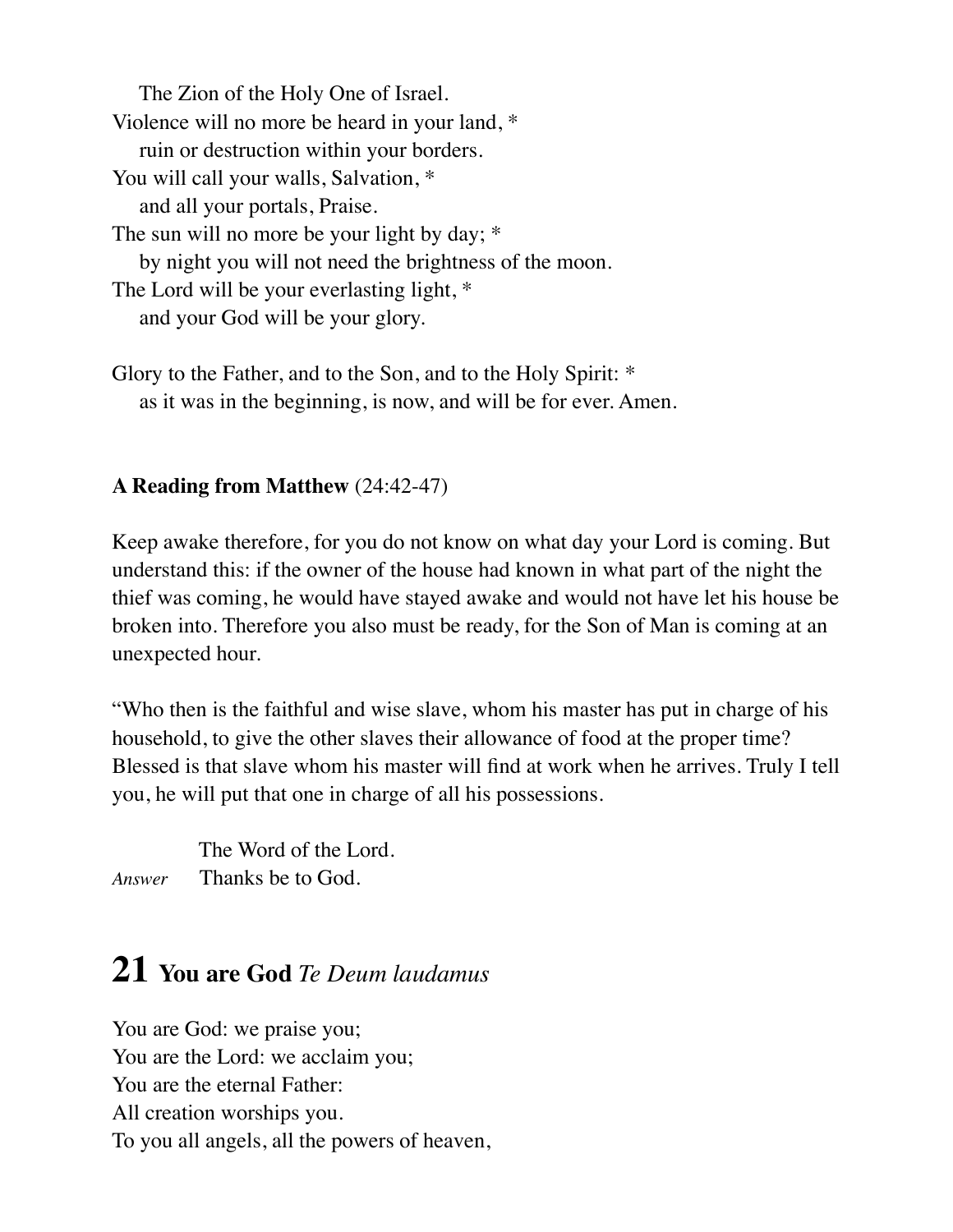Cherubim and Seraphim, sing in endless praise: Holy, holy, holy Lord, God of power and might, heaven and earth are full of your glory. The glorious company of apostles praise you. The noble fellowship of prophets praise you. The white-robed army of martyrs praise you. Throughout the world the holy Church acclaims you; Father, of majesty unbounded, your true and only Son, worthy of all worship, and the Holy Spirit, advocate and guide. You, Christ, are the king of glory, the eternal Son of the Father. When you became man to set us free you did not shun the Virgin's womb. You overcame the sting of death and opened the kingdom of heaven to all believers. You are seated at God's right hand in glory. We believe that you will come and be our judge. Come then, Lord, and help your people, bought with the price of your own blood, and bring us with your saints to glory everlasting.

### **The Apostles' Creed**

*Officiant and People together, all standing* 

I believe in God, the Father almighty, creator of heaven and earth. I believe in Jesus Christ, his only Son, our Lord. He was conceived by the power of the Holy Spirit and born of the Virgin Mary. He suffered under Pontius Pilate, was crucified, died, and was buried. He descended to the dead. On the third day he rose again. He ascended into heaven,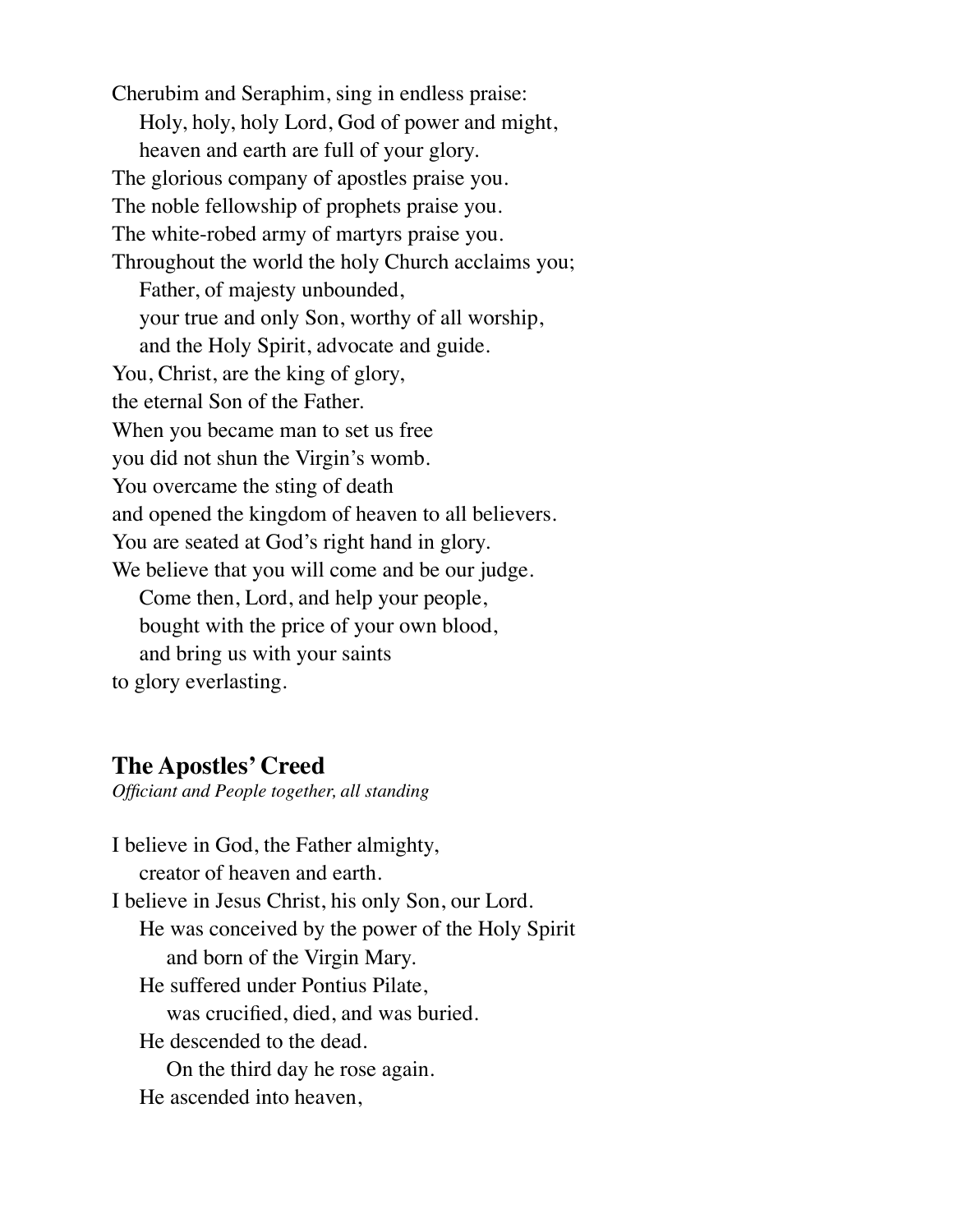and is seated at the right hand of the Father. He will come again to judge the living and the dead. I believe in the Holy Spirit, the holy catholic Church, the communion of saints, the forgiveness of sins, the resurrection of the body, and the life everlasting. Amen.

# The Prayers

*Officiant* The Lord be with you. *People* And also with you. Let us pray.

### *Officiant and People*

Our Father, who art in heaven, hallowed be thy Name, thy kingdom come, thy will be done, on earth as it is in heaven. Give us this day our daily bread. And forgive us our trespasses, as we forgive those who trespass against us. And lead us not into temptation, but deliver us from evil. For thine is the kingdom, and the power, and the glory, for ever and ever. Amen.

*Then follows one of these sets of Suffrages*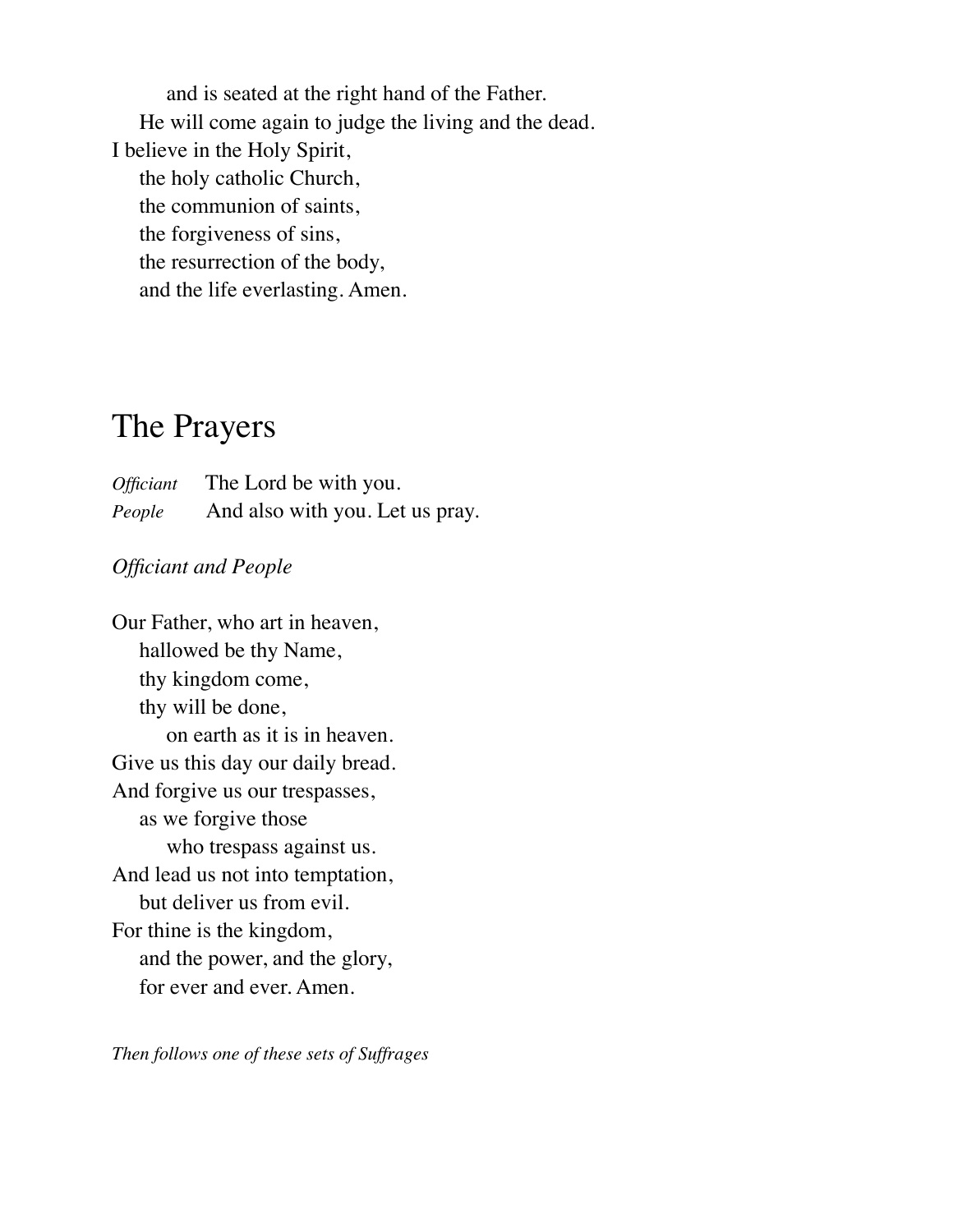# **A**

- V. Show us your mercy, O Lord;
- R. And grant us your salvation.
- V. Clothe your ministers with righteousness;
- R. Let your people sing with joy.
- V. Give peace, O Lord, in all the world;
- R. For only in you can we live in safety.
- V. Lord, keep this nation under your care;
- R. And guide us in the way of justice and truth.
- V. Let your way be known upon earth;
- R. Your saving health among all nations.
- V. Let not the needy, O Lord, be forgotten;
- R. Nor the hope of the poor be taken away.
- V. Create in us clean hearts, O God;
- R. And sustain us with your Holy Spirit.

*The Officiant then says one or more of the following Collects* 

### *The Collect of the Day*

Grant us, Lord, not to be anxious about earthly things, but to love things heavenly; and even now, while we are placed among things that are passing away, to hold fast to those that shall endure; through Jesus Christ our Lord, who lives and reigns with you and the Holy Spirit, one God, for ever and ever. *Amen.*

# *The Collect for Theodore of Tarsus*

Almighty God, you called your servant Theodore of Tarsus from Rome to the see of Canterbury, and gave him gift of grace and wisdom to establish unity where there had been chaos: Create in your Church, by the operation of the Holy Spirit, such godly union and concord that it may proclaim, both by word and example, The Gospel of the Prince of Peace; who lives and reigns with you and the Holy Spirit, one God, for ever and ever. *Amen*.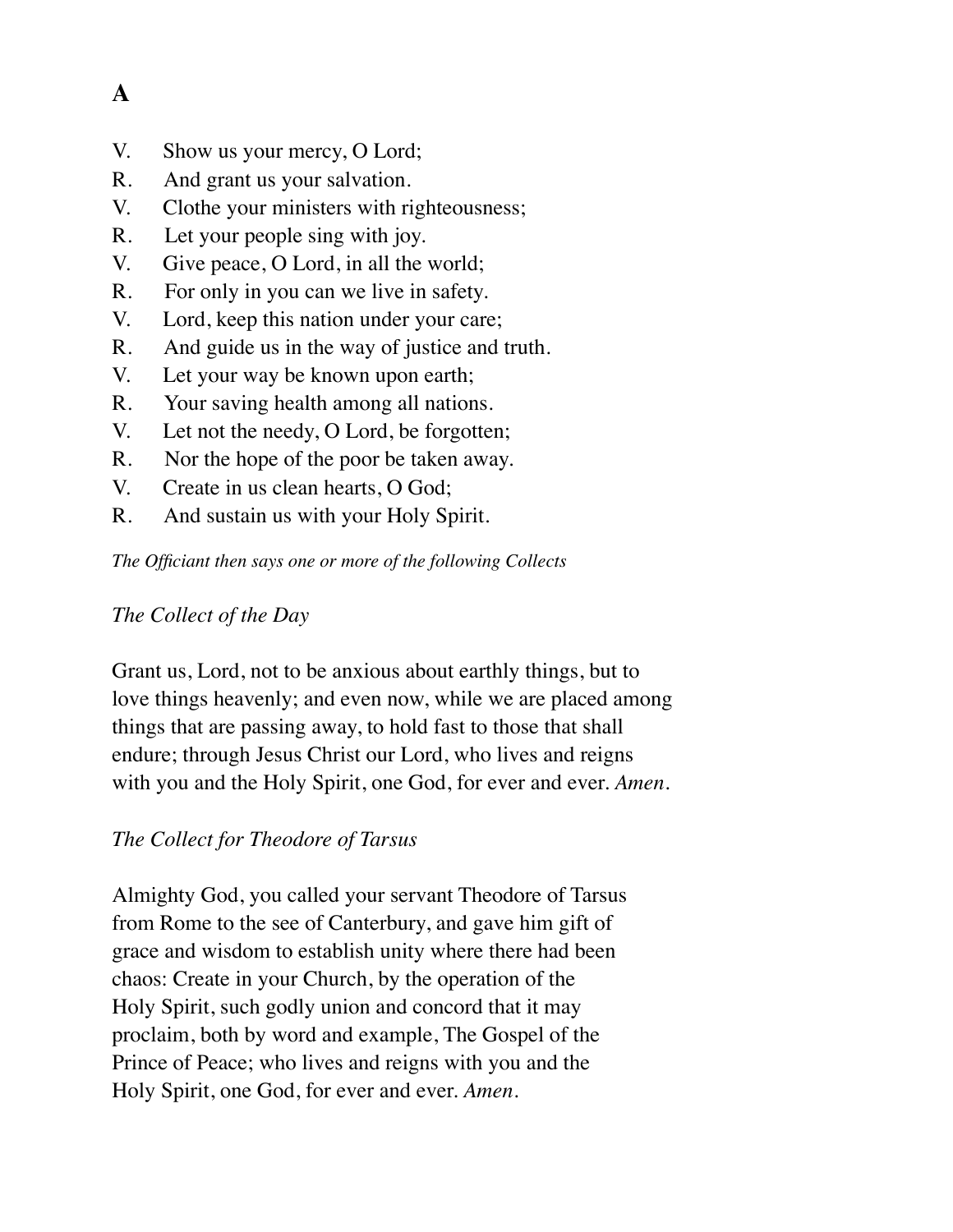### *A Collect for Grace*

Lord God, almighty and everlasting Father, you have brought us in safety to this new day: Preserve us with your mighty power, that we may not fall into sin, nor be overcome by adversity; and in all we do, direct us to the fulfilling of your purpose; through Jesus Christ our Lord. *Amen*.

### *A Collect for Guidance*

Heavenly Father, in you we live and move and have our being: We humbly pray you so to guide and govern us by your Holy Spirit, that in all the cares and occupations of our life we may not forget you, but may remember that we are ever walking in your sight; through Jesus Christ our Lord. *Amen*.

### *A Prayer for Mission*

O God, you have made of one blood all the peoples of the earth, and sent your blessed Son to preach peace to those who are far off and to those who are near: Grant that people everywhere may seek after you and find you; bring the nations into your fold; pour out your Spirit upon all flesh; and hasten the coming of your kingdom; through Jesus Christ our Lord. *Amen*.

*Authorized intercessions and thanksgivings may follow* 

*The General Thanksgiving Officiant and People* 

Almighty God, Father of all mercies, we your unworthy servants give you humble thanks for all your goodness and loving-kindness to us and to all whom you have made. We bless you for our creation, preservation, and all the blessings of this life; but above all for your immeasurable love in the redemption of the world by our Lord Jesus Christ; for the means of grace, and for the hope of glory.